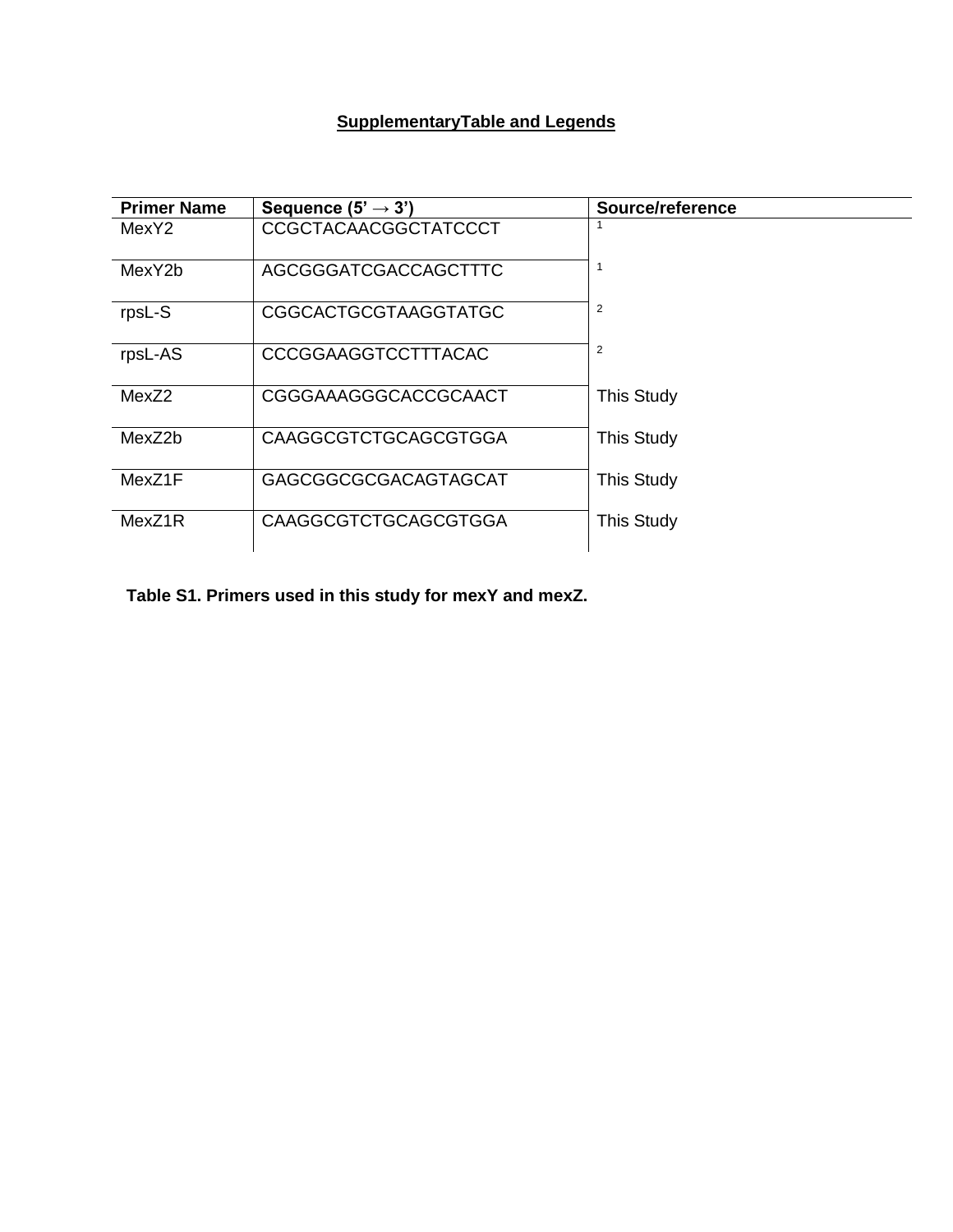#### Figure Legends

**Supplementary Figure 1. MexZ sequence of each Pseudomonas** *aeruginosa* **isolate that had a nonsynonomous mutation.** Shown is the DNA sequence of the PAO1 and each clinical P. aeruginosa isolate that had a nonsynonymous amino acid sequence. A=chronically infected adult. C= chronically infected child. F=first-infected child.

**Supplementary Figure 2. There is positive correlation between duration of P. aeruginosa infection and mexY mRNA expression in chronically infected CF patients.** Shown is the relationship between duration of *P. aeruginosa* infection and mexY mRNA expression,  $(r^2=0.5429,$ p<0.0001)

**Supplementary Figure 3. In CF Pseudomonas aeruginosa infection there is no diference in mexY expression in isolates with synonymous and nonsynonymous non-conservative mexZ mutations.** In Shown is mexY mRNA expression in P. aeruginosa isolates with synonymous mutations compared to nonsyonymous conservative mexZ mutations. (p<ns for comparison of means)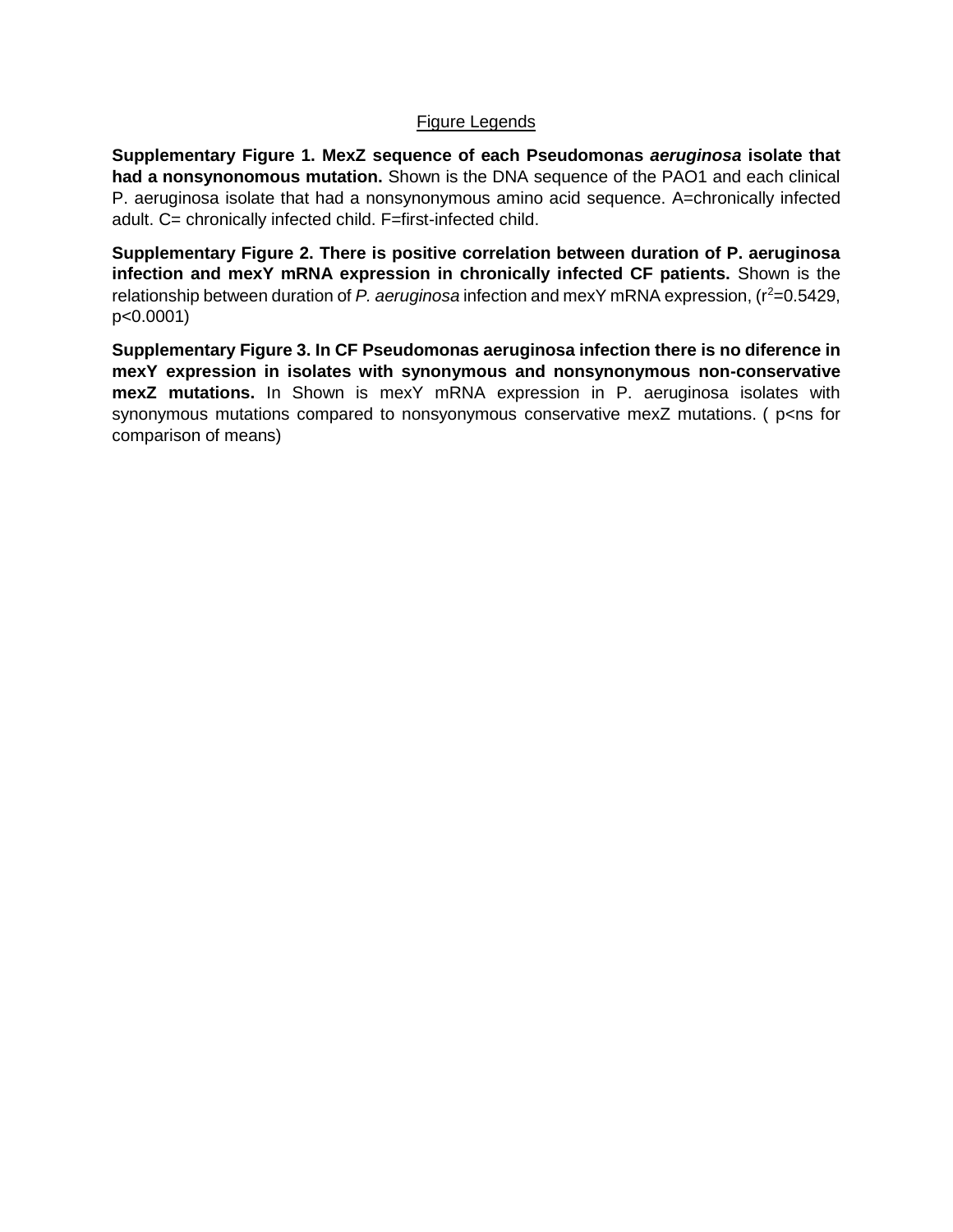### **Bibliography**

- 1. Yoneda K, Chikumi H, Murata T, et al. Measurement of Pseudomonas aeruginosa multidrug efflux pumps by quantitative real-time polymerase chain reaction. *FEMS Microbiol Lett.* 2005;243(1):125-131.
- 2. Mesaros N, Glupczynski Y, Avrain L, Caceres NE, Tulkens PM, Van Bambeke F. A combined phenotypic and genotypic method for the detection of Mex efflux pumps in Pseudomonas aeruginosa. *J Antimicrob Chemother.* 2007;59(3):378-386.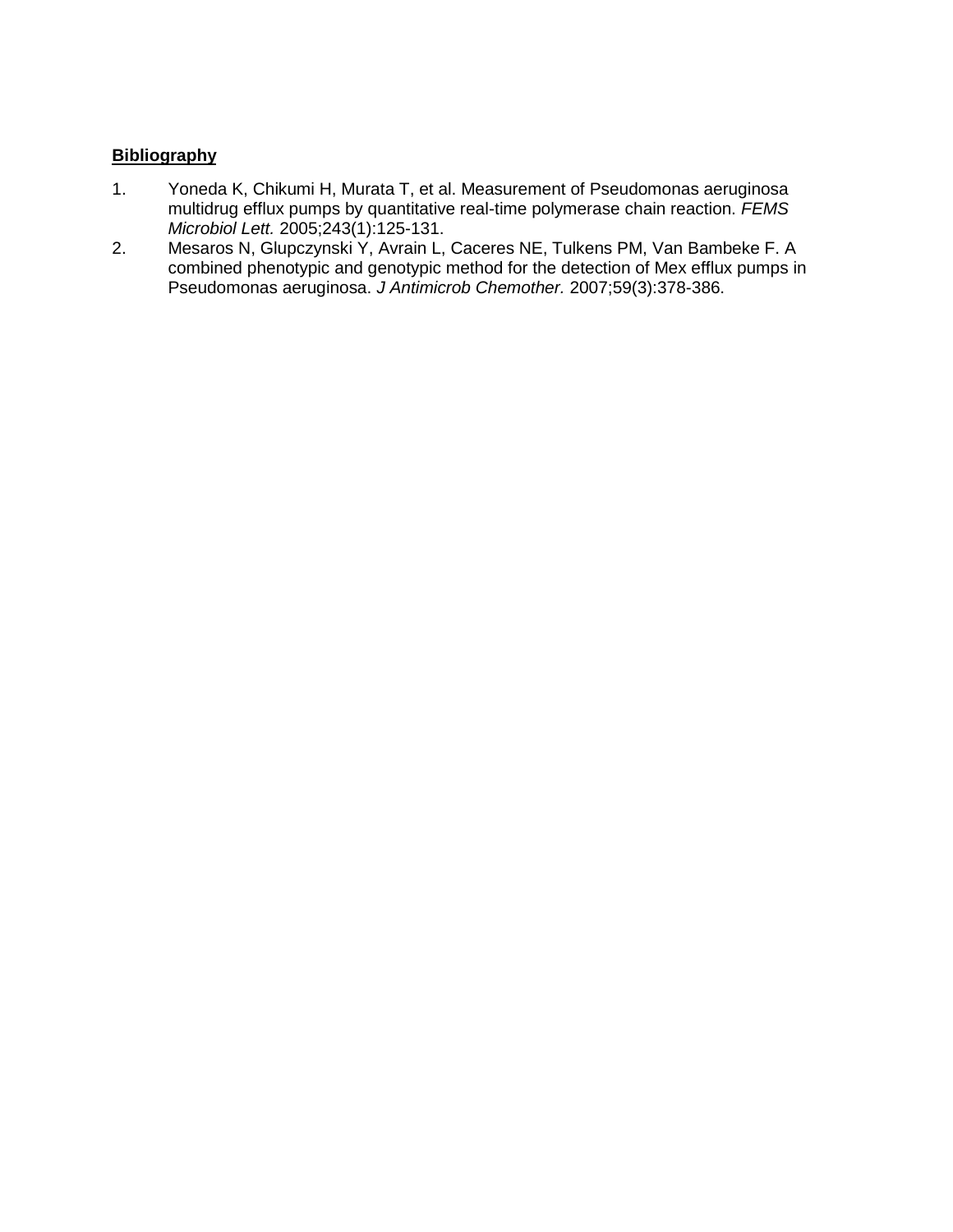# Supplementary figure 1

|     | 20  |     | 40  |     | 60                                                                                                                                                                                                                 |     | 80  |                                                                                                         |
|-----|-----|-----|-----|-----|--------------------------------------------------------------------------------------------------------------------------------------------------------------------------------------------------------------------|-----|-----|---------------------------------------------------------------------------------------------------------|
|     |     |     |     |     |                                                                                                                                                                                                                    |     |     |                                                                                                         |
|     |     |     |     |     |                                                                                                                                                                                                                    |     |     |                                                                                                         |
|     |     |     |     |     |                                                                                                                                                                                                                    |     |     |                                                                                                         |
|     |     |     |     |     |                                                                                                                                                                                                                    |     |     |                                                                                                         |
|     |     |     |     |     |                                                                                                                                                                                                                    |     |     |                                                                                                         |
|     |     |     |     |     |                                                                                                                                                                                                                    |     |     |                                                                                                         |
|     |     |     |     |     |                                                                                                                                                                                                                    |     |     |                                                                                                         |
|     |     |     |     |     |                                                                                                                                                                                                                    |     |     |                                                                                                         |
|     |     |     |     |     |                                                                                                                                                                                                                    |     |     |                                                                                                         |
|     |     |     |     |     |                                                                                                                                                                                                                    |     |     |                                                                                                         |
|     |     |     |     |     |                                                                                                                                                                                                                    |     |     |                                                                                                         |
|     |     |     |     |     |                                                                                                                                                                                                                    |     |     |                                                                                                         |
|     |     |     |     |     |                                                                                                                                                                                                                    |     |     |                                                                                                         |
|     |     |     |     |     |                                                                                                                                                                                                                    |     |     |                                                                                                         |
|     |     |     |     |     |                                                                                                                                                                                                                    |     |     |                                                                                                         |
|     |     |     |     |     |                                                                                                                                                                                                                    |     |     |                                                                                                         |
|     |     |     |     |     | A011 CGGCGCGGTT TTTTTTTCCC GGATGATATT ATTGGCGTTT CTGTAACATA TCCTTATGAT CTGCGGCGCC TTTCCCTTGT GAGGACGTTC                                                                                                            |     |     |                                                                                                         |
|     |     |     |     |     |                                                                                                                                                                                                                    |     |     |                                                                                                         |
|     |     |     |     |     |                                                                                                                                                                                                                    |     |     |                                                                                                         |
|     |     |     |     |     |                                                                                                                                                                                                                    |     |     |                                                                                                         |
|     |     |     |     |     |                                                                                                                                                                                                                    |     |     |                                                                                                         |
| 100 |     | 120 |     | 140 |                                                                                                                                                                                                                    | 160 |     | 180                                                                                                     |
|     |     |     |     |     |                                                                                                                                                                                                                    |     |     |                                                                                                         |
|     |     |     |     |     | PAO1 -------GAA AACCAAAGAG GAATCCCAGA AAACCCGCGA CGGCATACTC GATGCCGCCG AGCGGGTTTT CCTGGAAAAG GGCGTGGGCA<br>C001 -------GAA AACCAAAGAG GAATCCCAGA AAACCCGCGA CGGCATACTC GATGCCGCCG AGCGGGTTTT CCTGGAAAAG GGCGTGGGCA |     |     |                                                                                                         |
|     |     |     |     |     | C002 -------GAA AACCAAAGAG GAATCCCAGA AAACCCGCGA CGGCATACTC GATGCCGCCG AGCGGGTTTT CCTGGAAAAG GGCGTGGGCA                                                                                                            |     |     |                                                                                                         |
|     |     |     |     |     | C003 -------GAA AACCAAAGAG GAATCCCAGA AAACCCGCGA CGGCATACTC GATGCCGCCG AGCGGGTTTT CCTGGAAAAG GGCGTGGGCA                                                                                                            |     |     |                                                                                                         |
|     |     |     |     |     | C004 -------GAA AACCAAAGAG GAATCCCAGA AAACCCGCGA CGGCATACTC GATGCCGCCG AGCGGGTTTT CCTGGAAAAG GGCGTGGGCA                                                                                                            |     |     |                                                                                                         |
|     |     |     |     |     | C005 -------GAA AACCAAAGAG GAATCCCAGA AAACCCGCGA CGGCATACTC GATGCCGCCG AGCGGGTTTT CCTGGAAAAG GGCGTGGGCA                                                                                                            |     |     |                                                                                                         |
|     |     |     |     |     | C006 -------GAA AACCAAAGAG GAATCCCAGA AAACCCGCGA CGGCATACTC GATGCCGCCG AGCGGGTTTT CCTGGAAAAG GGCGTGGGCA                                                                                                            |     |     |                                                                                                         |
|     |     |     |     |     | A001 -------GAA AACCAAAGAG GAATCCCAGA AAACCCGCGA CGGCATACTC GATGCCGCCG AGCGGGTTTT CCTGGAAAAG GGCGTGGGCA                                                                                                            |     |     |                                                                                                         |
|     |     |     |     |     | A002 -------GAA AACCAAAGAG GAATCCCAGA AAACCCGCGA CGGCATACTC GATGCCGCCG AGCGGGTTTT CCTGGAAAAG GGCGTGGGCA<br>A003 -------GAA AACCAAAGAG GAATCCCAGA AAACCCGCGA CGGCATACTC GATGCCGCCG AGCGGGTTTT CCTGGAAAAG GGCGTGGGCA |     |     |                                                                                                         |
|     |     |     |     |     | A004 -------GAA AACCAAAGAG GAATCCCAGA AAACCCGCGA CGGCATACTC GATGCCGCCG AGCGGGTTTT CCTGGAAAAG GGCGTGGGCA                                                                                                            |     |     |                                                                                                         |
|     |     |     |     |     | A005 -------GAA AACCAAAGAG GAATCCCAGA AAACCCGCGA CGGCATACTC GATGCCGCCG AGCGGGTTTT CCTGGAAAAG GGCGTGGGCA                                                                                                            |     |     |                                                                                                         |
|     |     |     |     |     | A006 -------GAA AACCAAAGAG GAATCCCAGA AAACCCGCGA CGGCATACTC GATGCCGCCG AGCGGGTTTT CCTGGAAAAG GGCGTGGGCA                                                                                                            |     |     |                                                                                                         |
|     |     |     |     |     | A007 -------GAA AACCAAAGAG GAATCCCAGA AAACCCGCGA CGGCATACTC GATGCCGCCG AGCGGGTTTT CCTGGAAAAG GGCGTGGGCA                                                                                                            |     |     |                                                                                                         |
|     |     |     |     |     | A008 -------GAA AACCAAAGAG GAATCCCAGA AAACCCGCGA CGGCATACTC GATGCCGCCG AGCGGGTTTT CCTGGAAAAG GGCGTGGGCA<br>A009 -------GAA AACCAAAGAG GAATCCCAGA AAACCCGCGA CGGCATACTC GATGCCGCCG AGCGGGTTT- CCTGGAAAAG GGCGTGGGCA |     |     |                                                                                                         |
|     |     |     |     |     | A010 -------GAA AACCAAAGAG GAATCCCAGA AAACCCGCGA CGGCATACTC GATGCCGCCG AGCGGGTTTT CCTGGAAAAG GGCGTGGGCA                                                                                                            |     |     |                                                                                                         |
|     |     |     |     |     | A012 -------GAA AACCAAAGAG GAATCCCAGA AAACCCGCGA CGGCATACTC GATGCCGCCG AGCGGGTTTT CCTGGAAAAG GGCGTGGGCA                                                                                                            |     |     |                                                                                                         |
|     |     |     |     |     | A011 AGTGGCAGCC AACCAAAGAG GAATCCCAGA AAACCCGCGA CGGCATACTC GATGCCGCCG AGCGGGTTTT CCTGGAAAAG GGCGTGGGCA                                                                                                            |     |     |                                                                                                         |
|     |     |     |     |     | C007 -------GAA AACCAAAGAG GAATCCCAGA AAACCCGCGA CGGCATACTC GATGCCGCCG AGCGGGTTTT CCTGGAAAAG GGCGTGGGCA                                                                                                            |     |     |                                                                                                         |
|     |     |     |     |     | C008 -------GAA AACCAAAGAG GAATCCCAGA AAACCCGCGA CGGCATACTC GATGCCGCCG AGCGGGTTTT CCTGGAAAAG GGCGTGGGCA                                                                                                            |     |     |                                                                                                         |
|     |     |     |     |     | C009 -------GAA AACCAAAGAG GAATCCCAGA AAACCCGCGA CGGCATACTC GATGCCGCCG AGCGGGTTTT CCTGGAAAAG GGCGTGGGCA<br>F001 -------GAA AACCAAAGAG GAATCCCAGA AAACCCGCGA CGGCATACTC GATGCCGCCG AGCGGGTTTT CCTGGAAAAG GGCGTGGGCA |     |     |                                                                                                         |
|     |     |     |     |     | F002 -------GAA AACCAAAGAG GAATCCCAGA AAACCCGCGA TGGCATACTC GATGCCGCCG AGCGGGTTTT CCTGGAAAAG GGCGTGGGCA                                                                                                            |     |     |                                                                                                         |
|     |     |     |     |     |                                                                                                                                                                                                                    |     |     |                                                                                                         |
|     | 200 |     | 220 |     | 240                                                                                                                                                                                                                |     | 260 |                                                                                                         |
|     |     |     |     |     | PAO1 CCACTGCCAT GGCCGACCTG GCGGACGCCG CCGGGGTTTC TCGCGGTGCG GTCTACGGCC ACTACAAGAA CAAGATCGAG GTCTGCCTGG                                                                                                            |     |     |                                                                                                         |
|     |     |     |     |     | C001 CTACTGCCAT GGCCGACCTG GCGGACGCCG CCGGGGTTTC TCGCGGTGCG GTCTACGGCC ACTACAAGAA CAAGATCGAG GTCTGCCTGG                                                                                                            |     |     |                                                                                                         |
|     |     |     |     |     | C002 CTACTGCCAT GGCCGACCTG GCGGACGCCG CCGGGGTTTC TCGCGGTGCG GTCTACGGCC ACTACAAGAA CAAGATCGAG GTCTGCCTGG                                                                                                            |     |     |                                                                                                         |
|     |     |     |     |     | C003 CTACTGCCAT GGCCGACCTG GCGGACGCCG CCGGGGTTTC TCGCGGTGCG GTCTACGGCC ACTACAAGAA CAAGATCGAG GTCTGCCTGG<br>C004 CTACTGCCAT GGCCGACCTG GCGGACGCCG CCGGGGTTTC TCGCGGTGCG GTCTACGGCC ACTACAAGAA CAAGATCGAG GTCTGCCTGG |     |     |                                                                                                         |
|     |     |     |     |     | C005 CTACTGCCAT GGCCGACCTG GCGGACGCCG CCGGGGTTTC TCGCGGTGCG GTCTACGGCC ACTACAAGAA CAAGATCGAG GTCTGCCTGG                                                                                                            |     |     |                                                                                                         |
|     |     |     |     |     | C006 CTACTGCCAT GGCCGACCTG GCGGACGCCG CCGGGGTTTC TCGCGGTGCG GTCTACGGCC ACTATAAGAA CAAGATCGAG GTCTGCCTGG                                                                                                            |     |     |                                                                                                         |
|     |     |     |     |     | A001 CTACTGCCAT GGCCGACCTG GCGGACGCCG CCGGGGTTTC TCGCGGTGCG GTCTACGGCC ACTACAAGAA CAAGATCGAG GTCTGCCTGG                                                                                                            |     |     |                                                                                                         |
|     |     |     |     |     | A002 CTACTGCCAT GGCCGACCTG GCGGACGCCG CCGGGGTTTC TCGCGGTGCG GTCTACGGCC ACTACAAGAA CAAGATCGAG GT--------                                                                                                            |     |     |                                                                                                         |
|     |     |     |     |     | A003 CTACTGCCAT GGCCGACCTG GCGGACGCCG CCGGGGTTTC TCGCGGTGCG GTCTACGGCC ACTACAAGAA CAAGATCGAG GTCTGCCTGG                                                                                                            |     |     |                                                                                                         |
|     |     |     |     |     | A004 CTACTGCCAT GGCCGACCTG GCGGACGCCG CCGGGGTTTC TCGCGGTGCG GTCTACGGCC ACTACAAGAA CAAGATCGAG GTCTGCCTGG<br>A005 CTACTGCCAT GGCCGACCTG GCGGACGCCG CCGGGGTTTC TCGCGGTGCG GTCTACGGCC ACTACAAGAA CAAGATCGAG GTCTGCCTGG |     |     |                                                                                                         |
|     |     |     |     |     | A006 CTACTGCCAT GGCCGACCTG GCGGACGCCG CCGGGGTTTC TCGCGGTGCG GTCTACGGCC ACTACAAGAA CAAGATCGAG GTCTGCCTGG                                                                                                            |     |     |                                                                                                         |
|     |     |     |     |     | A007 CCACTGCCAT GGCCGACCTG GCGGACGCCG CCGGGGTTTC TCGCGGTGCG GTCTACGGCC ACTACAAGAA CAAGATCGAG GTCTGCCTGG                                                                                                            |     |     |                                                                                                         |
|     |     |     |     |     | A008 CTACTGCCAT GGCCGACCTG GCGGACGCCG CCGGGGTTTC TCGCGGTGCG GTCTACGGCC ACTACAAGAA CAAGATCGAG GTCTGCCTGG                                                                                                            |     |     |                                                                                                         |
|     |     |     |     |     | A009 CTACTGCCAT GGCCGACCTG GCGGACGCCG CCGGGGTTTC TCGCGGTGCG GTCTACGGCC ACTACAAGAA CAAGATCGAG GTCTGCCTGG                                                                                                            |     |     |                                                                                                         |
|     |     |     |     |     | A010 CTACTGCCAT GGCCGACCTG GCGGACGCCG CCGGGGTTTC TCGCGGTGCG GTCTACGGCC ACTACAAGAA CAAGATCGAG GTCTGCCTGG                                                                                                            |     |     |                                                                                                         |
|     |     |     |     |     | A012 CCACTGCCAT GGCCGACCTG GCGGACGCCG CCGGGGTTTC TCGCGGTGCG GTCTACGGCC ACTACAAGAA CAAGATCGAG GTCTGCCTGG<br>A011 CCACTGCCAT GGCCGACCTG GCGGACGCCG CCGGGGTTTC TCGCGGTGCG GTCTACGGCC ACTACAAGAA CAAGATCGAG GTCTGCCTGG |     |     |                                                                                                         |
|     |     |     |     |     | C007 CTACTGCCAT GGCCGACCTG GCGGACGCCG CCGGGGTTTC TCGCGGTGCG GTCTACGGCC ACTACAAGAA CAAGATCGAG GTCTGCCTGG                                                                                                            |     |     |                                                                                                         |
|     |     |     |     |     | C008 CCACTGCCAT GGCCGACCTG GCGGACGCCG CCGGGGTTTC TCGCGGTGCG GTCTACGGCC AGTACAAGAA CAAGATCGAG GTCTGCCTGG                                                                                                            |     |     |                                                                                                         |
|     |     |     |     |     | C009 CTACTGCCAT GGCCGACCTG GCGGACGCCG CCGGGGTTTC TCGCGGTGCG GTCTACGGCC ACTACAAGAA CAAGATCGAG GTCTGCCTGG                                                                                                            |     |     |                                                                                                         |
|     |     |     |     |     | F001 CCACTGCCAT GGCCGACCTG GCGGACGCCG CCGGGGTTTC TCGCGGTGCG GTCTACGGCC ACTACAAGAA CAAGATCGAG GTCTGCCTGG                                                                                                            |     |     |                                                                                                         |
|     |     |     |     |     |                                                                                                                                                                                                                    |     |     | F002 CCACTGCCAT GGCCGACCTG GCGGACGCCG CCGGGGTTTC TCGCGGTGCG GTCTACGGCC ACTACAAGAA CAAGATCGAG GTCTGTCTGG |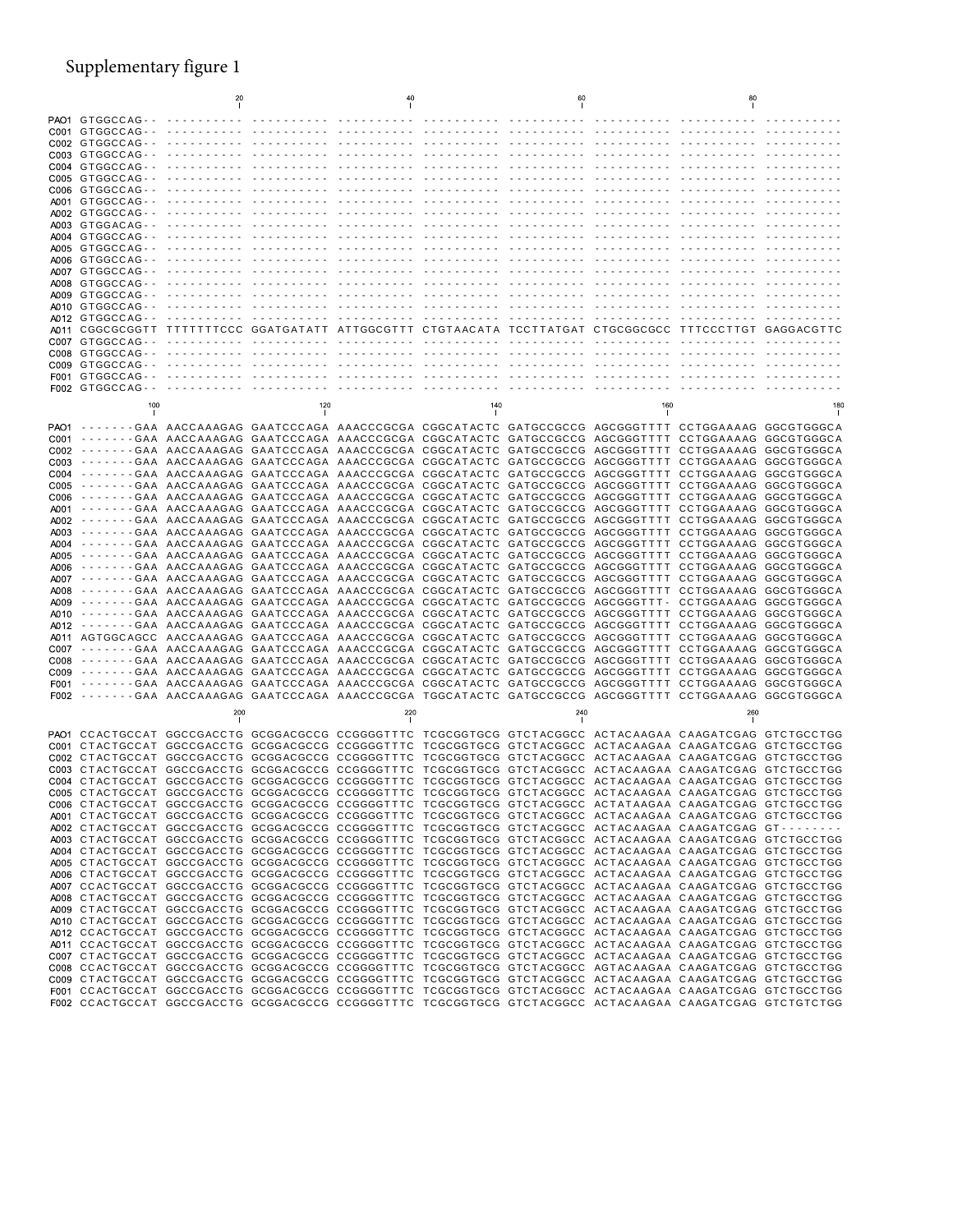|                                                                                                                                                                                           | 280 |     |                                                                                                                                                                                                                                                                                                                                                                                                                                                                                                                                                                                                                                                                                                                                                                                                                                                                                                                                                                                                                                                                                                                                                                                                                                                                                                                                                                                                                                                                                                                                                                                                                                                                                                                                                                                                                                                                                                                                                                                                                                                                                                                                                                                                                                                                                                                                                                                                                                              |     |     |     |                              |     |                                                                                                                                                                                                                                                                                                           |
|-------------------------------------------------------------------------------------------------------------------------------------------------------------------------------------------|-----|-----|----------------------------------------------------------------------------------------------------------------------------------------------------------------------------------------------------------------------------------------------------------------------------------------------------------------------------------------------------------------------------------------------------------------------------------------------------------------------------------------------------------------------------------------------------------------------------------------------------------------------------------------------------------------------------------------------------------------------------------------------------------------------------------------------------------------------------------------------------------------------------------------------------------------------------------------------------------------------------------------------------------------------------------------------------------------------------------------------------------------------------------------------------------------------------------------------------------------------------------------------------------------------------------------------------------------------------------------------------------------------------------------------------------------------------------------------------------------------------------------------------------------------------------------------------------------------------------------------------------------------------------------------------------------------------------------------------------------------------------------------------------------------------------------------------------------------------------------------------------------------------------------------------------------------------------------------------------------------------------------------------------------------------------------------------------------------------------------------------------------------------------------------------------------------------------------------------------------------------------------------------------------------------------------------------------------------------------------------------------------------------------------------------------------------------------------------|-----|-----|-----|------------------------------|-----|-----------------------------------------------------------------------------------------------------------------------------------------------------------------------------------------------------------------------------------------------------------------------------------------------------------|
| A002<br>A003<br>A004                                                                                                                                                                      |     | 380 | PAO1 CGATGTGCGA CCGCGCCTTC GGCCAGATCG AGGTACCCGA CGAAAACGCC AGGGTGCCGG CGCTGGATAT CCTCCTGCGC GCCGGCATGG<br>C001 CGATGTGCGA CCGCGCCTTC GGCCAGATCG AGGTACCCGA CGAAAACGCC AGGGTGCCGG CGCTGGATAT CCTCCTGCGC GCCGGCATGG<br>C002 CGATGTGCGA CCGCGCCTTC GGCCAGATCG AGGTACCCGA CGAAAACGCC AGGGTGCCGG CGCTGGATAT CCTCCTGCGC GCCGGC-TGG<br>C003 CGATGTGCGA CCGCGCCTTC GGCCAGATCG AGGTACCCGA CGAAAACGCC AGGGTGCCGG CGCTGGATAT CCTCCTGCGC GCCGGCATGG<br>C004 CGATGTGCGA CCGCGCCTTC GGCCAGATTG AGGTACCCGA CGAAAACGCC AGGGTGCCGG CGCTGGATAT CCTCCTGCGC GCCGGCATGG<br>C005 CGATGTGCGA CCGCGCCTTC GGCCAGATCG AGGTACCCGA CGAAAACGCC AGGGTGCCGG CGCTGGATAT CCTCCTGCGC GCCGGCATGG<br>C006 CGATGTGCGA CCGCGCCTTC GGCCAGATCG AGGTACCCGA CGAAAACGCC AGGGTGCCGG CGCTGGACAT CCTCCTGCGC<br>A001 CGATGTGCGA CCGCGCCTTC GGCCAGATTG AGGTACCCGA CGAAAACGCC AGGGTGCCGG CGCTGGATAT CCTCCTGCGC<br>CGATGTGCGA CCGCGCCTTC GGCCAGATCG AGGTACCCGA CGAAAACGCC AGGGTGCCGG CGCTGGATAT CCTCCTGCGC GCCGGCATGG<br>CGATGTGCGA CCGCGCCTTC GGCCAGATCG AGGTACCCGA CGAAAACGCC AGGGTGCCGG CGCTGGATAT CCTCCTGCGC<br>A005 CGATGTGCGA CCGCGCCTTC GGCCAG---- ------CCGA CGAAAACGCC AGGGTGCCGG CGCTGGATAT CCTCCTGCGC<br>A006 CGATGTGCGA CCGCGCCTTC GGCCAG---- ------CCGA CGAAAACGCC AGGGTGCCGG CGCTGGATAT CCTCCTGCGC<br>A007 CGATGTGCGA CCGCGCCTTC GGCCAGATCG AGGTACCCGA CGAAAACGCC AGGGTGCCGG CGCTGGATAT CCTCCTGCGC GCCGGCATGG<br>A008 CGATGTGCGA CCGCGCCTTC GGCCAGATTG AGGTACCCGA CGAAAACGCC AGGGTGCCGG CGCTGGATAT CCTCCTGCGC<br>A009 CGATGTGCGA CCGCGCCTTC GGCCAGATCG AGGTACCCGA CGAAAACGCC AGGGTGCCGG CGCTGGACAT CCTCCTGCGC<br>A010 CGATGTGCGA CCGCGCCTTC GGCCAGATCG AGGTACCCGA CGAAAACGCC AGGGTGCCGG CGCTGGATAT CCTCCTGCGC<br>A012 CGATGCGCGA CCGCGCCTTC GGCCAGATCG AGGTACCCGA CGAAAACGCC AGGGTGCCGG CGCTGGATAT CCTCCTGCGC GCCGGCATGG<br>A011 CGATGTGCGA CCGCGCCTTC GGCCAGATCG AGGTACCCGA CGAAAACGCC AGGGTGCCGG CGCTGGATAT CCTCCTGCGC GCCGGCATGG<br>C007 CGATGTGCGA CCGCGCCTTC GGCCAGATCG AGGTACCCGA CGAAAACGCC AGGGTGCCGG CGCTGGATAT CCTCCTGCGC<br>C008 CGATGTGCGA CCGCGCCTTC GGCCAGATCG AGGTACCCGA CGAAAACGCC AGGGTGCCGG CGCTGGATAT CCTCCTGCGC GCCGGCATGG<br>C009 CGATGTGCGA CCGCGCCTTC GGCCAGATCG AGGTACCCGA CGAAAACGCC AGGGTGCCGG CGCTGGATAT CCTCCTGCGC GCCGGCATGG<br>F001 CGATGTGCGA CCGCGCCTTC GGCCAGATCG AGGTACCCGA CGAAAACGCC AGGGTGCCGG CGCTGGATAT CCTCCTGCGC GCCGGCATGG<br>F002 CGATGTGCGA CCGCGCCTTC GGCCAGATCG AGGTACCCGA TGAAAACGCC AGGGTGCCGG CGCTGGACAT CCTCCTGCGC GCCGGCATGG | 400 |     | 420 |                              | 440 | <b>GCCGGCATGG</b><br><b>GCCGGCATGG</b><br>GCCGGCATGG<br><b>GCCGGCATGG</b><br>GCCGGCATGG<br>GCCGGCATGG<br><b>GCCGGCATGG</b><br><b>GCCGGCATGG</b><br><b>GCCGGCATGG</b><br>GCCGGCATGG                                                                                                                        |
|                                                                                                                                                                                           |     |     |                                                                                                                                                                                                                                                                                                                                                                                                                                                                                                                                                                                                                                                                                                                                                                                                                                                                                                                                                                                                                                                                                                                                                                                                                                                                                                                                                                                                                                                                                                                                                                                                                                                                                                                                                                                                                                                                                                                                                                                                                                                                                                                                                                                                                                                                                                                                                                                                                                              |     |     |     |                              |     |                                                                                                                                                                                                                                                                                                           |
| PAO1<br>C001<br>C002<br>C <sub>00</sub> 3<br>C004<br>C005<br>C006<br>A001<br>A002<br>A003<br>A004<br>A005<br>A006<br>A007<br>A008<br>A009<br>A010<br>A012<br>A011<br>C007<br>C008<br>F001 | 460 |     | GCTTTCTCCG CCAGTGCTGC GAGCCCGGTT CGGTGCAGCG GGTGCTGGAG ATCCTCTACC TCAAGTGCGA ACGCAGCGAC GAGAACGAGC<br>GCTTTCTCCG CCAGTGCTGC GAGCCCGGTT CGGTGCAGCG GGTGCTGGAG ATCCTCTACC TCAAGTGCGA ACGCAGCGAC GAGAACGAGC<br>GCTTTCTCCG CCAGTGCTGC GAGCCCGGTT CGGTGCAGCG GGTGCTGGAG ATCCTCTACC TCAAGTGCGA ACGCAGCGAC<br>GCTTTCTCCG CCAGTGCTGC GAGCCCGGTT CGGTGCAGCG GGTGCTGGAG ATCCTCTACC TCAAGTGCGA ACGCAGCGAC<br>GCTTTCTCCG CCAGTGCTGC GAGCCCGGTT CGGTGCAGCG GGTGCTGGAG ATCCTCTACC TCAAGTGCGA ACGCAGCGAC<br>GCTTTCTCCG CCAGTGCTGC GAGCCCGGTT CGGTGCAGCG GGTGCTGGAG ATCCTCTACC TCAAGTGCGA ACGCAGCGAC<br>GCTTTCTCCG CCAGTGCTGC GAGCCCGGTT CGGTGCAGCG GGTGCTGGAG ATCCTCTACC TCAAGTGCGA ACGCAGCGAC<br>GCTTTCTCCG CCAGTGCTGC GAGCCCGGTT CGGTGCAGCG GGTGCTGGAG ATCCTCTACC TCAAGTGCGA ACGCAGCGAC<br>GCTTTCTCCG CCAGTGCTGC GAGCCCGGTT CGGTGCAGCG GGTGCTGGAG ATCCTCTACC TCAAGTGCGA ACGCAGCGAC<br>GCTTTCTCCG CCAGTGCTGC GAGCCCGGTT CGGTGTAGCG GGTGCTGGAG ATCCTCTACC TCAAGTGCGA ACGCAGCGAC<br>GCTTTCTCCG CCAGTGCTGC GAGCCCGGTT CGGTGCAGCG GGTGCTGGAG ATCCTCTACC TCAAGTGCGA ACGCAGCGAC<br>GCTTTCTCCG CCAGTGCTGC GAGCCCGGTT CGGTGCAGCG GGTGCTGGAG ATCCTCTACC TCAAGTGCGA ACGCAGCGAC<br>GCTTTCTCCG CCAGTGCTGC GAGCCCGGTT CGGTGCAGCG GGTGCTGGAG ATCCTCTACC<br>GCTTTCTCCG CCAGTGCTGC GAGCCCGGTT CGGTGCAGCG GGTGCTGGAG ATCCTCTACC TCAAGCGCGA ACGCAGCGAC<br>GCTTTCTCCG CCAGTGCTGC GAGCCCGGTT CGGTGCAGCG GGTGCTGGAG ATCCTCTACC TCAAGTGCGA ACGCAGCGAC<br>GCTTTCTCCG CCAGTGCTGC GAGCCCGGTT CGGTGCAGCG GGTGCTGGAG ATCCTCTACC TCAAGTGCGA ACGCAGCGAC<br>GCTTTCTCCG CCAGTGCTGC GAGCCCGGTT CGGTGCAGCG GGTGCTGGAG ATCCTCTACC TTAAGTGCGA ACGCAGCGAC<br>GCTTTCTCCG CCAGTGCTGC GAGCCCGGTT CGGTGCAGCG GGTGCTGGAG ATCCTCTACC TCAAGTGCGA ACGCAGCGAC<br>GCTTTCTCCG CCAGTGCTGC GAGCCCGGTT CGGTGCAGCG GGTGCTGGAG ATCCTCTACC TCAAGTGCGA ACGCAGCGAC<br>GCTTTCTCCG CCAGTGCTGC GAGCCCGGTT CGGTGCAGCG GGTGCTGGAG ATCCTCTACC TCAAGTGCGA ACGCAGCGAC<br>GCTTTCTCCG CCAGTGCTGC GAGCCCGGTT CGGTGCAGCG GGTGCTGGAG ATCCTCTACC TCAAGTGCGA ACGCAGCGAC<br>GCTTTCTCCG CCAGTGCTGC GAGCCCGGTT CGGTGCAGCG GGTGCTGGAG ATCCTCTACC TCAAGTGCGA ACGCAGCGAC<br>GCTTTCTCCG CCAGTGCTGC GAGCCCGGTT CGGTGCAGCG GGTGCTGGAG ATCCTCTACC TCAAGTGCGA ACGCAGCGAC<br>F002 GCTTTCTCCG CCAGTGCTGC GAACCCGGTT CGGTGCAGCG GGTGCTGGAG ATCCTCTACC TCAAGTGCGA ACGCAGCGAC GAGAACGAGC<br>480                                                                                                                                                  |     | 500 |     | TCAAGTGCGA ACGCAGCGAC<br>520 |     | GAGAACGAGC<br>GAGAACGAGC<br>GAGAACGAGC<br>GAGAACGAGC<br>GAGAACGAGC<br>GAGAACGAGC<br>GAGAACGAGC<br>GAGAACGAGC<br>GAGAACGAGC<br>GAGAACGAGC<br>GAGAACGAGC<br>GAGAACGAGC<br>GAGAACGAGC<br>GAGAACGAGC<br>GAGAACGAGC<br>GAGAACGAGC<br>GAGAACGAGC<br>GAGAACGAGC<br>GAGAACGAGC<br>GAGAACGAGC<br>GAGAACGAGC<br>540 |
|                                                                                                                                                                                           |     |     |                                                                                                                                                                                                                                                                                                                                                                                                                                                                                                                                                                                                                                                                                                                                                                                                                                                                                                                                                                                                                                                                                                                                                                                                                                                                                                                                                                                                                                                                                                                                                                                                                                                                                                                                                                                                                                                                                                                                                                                                                                                                                                                                                                                                                                                                                                                                                                                                                                              |     |     |     |                              |     |                                                                                                                                                                                                                                                                                                           |
| C001                                                                                                                                                                                      |     |     | PAO1 CGCTGTTGCG CCGCCGCGAG CTGCTCGAGA AGCAGGGGCA ACGCTTCGGC CTCCGGCAGA TCCGCCGGGC GGTGGAACGC GGCGAACTGC<br>CGCTGTTGCG CCGCCGCGAG CTGCTCGAGA AGCAGGGGCA ACGCTTCGGC CTCCGGCAGA TCCGCCGGGC GGTGGAGCGC<br>C002 CGCTGCTGCG CCGCCGCGAG CTGCTCGAGA AGCAGGGGCA ACGCTTCGGC CTCCGGCAGA TCCGCCGGGC GGTGGAGCGC<br>C003 CGCTGTTGCG CCGCCGCGAG CTGCTCGAGA AGCAGGGGCA ACGCTTCGGC CTCCGGCAGA TCCGCCGGGC GGTGGAGCGC<br>C004 CGCTGCTGCG CCGCCGCGAG CTGCTCGAGA AGCAGGGGCA ACGCTTCGGC CTCCGGCAGA TCCGCCGGGC GGTGGAGCGC GGCGAACTGC<br>C005 CGCTGTTGCG CCGCCGCGAG CTGCTCGAGA AGCAGGGGCA ACGCTTCGGC CTCCGGCAGA TCCGCCGGGC GGTGGAGCGC GGCGAACTGC<br>C006 CGCTGCTGCG CCGCCGCGAG CTGCTCGAGA AGCAGGGGCA ACGCTTCGGC CTCCGGCAGA TCCGCCGGGC GGTGGAGCGC GGCGAACTGC<br>A001 CGCTGCTGCG CCGCCGCGAG CTGCTCGAGA AGCAGGGGCA ACGCTTCGGC CTCCGGCAGA TCCGCCGGGC GGTGGAGCGC GGCGAACTGC<br>A002 CGCTGTTGCG CCGCCGCGAG CTGCTCGAGA AGCAGGGGCA ACGCTTCGGC CTCCGGCAGA TCCGCCGGGC GGTGGAGCGC GGCGAACTGC<br>A003 CGCTGTTGCG CCGCCGCGAG CTGCTCGAGA AGCAGGGGCA ACGCTTCGGC CTCCGGCAGA TCCGCCGGGC GGTGGAGCGC GGCGAACTGC<br>A004 CGCTGTTGCG CCGCCGCGAG CTGCTCGAGA AGCAGGGGCA ACGCTTCGGC CTCCGGCAGA TCCGCTGGGC GGTGGAGCGC GGCGAACTGC<br>A005 CGCTGTTGCG CCGCCGCGAG CTGCTCGAGA AGCAGGGGCA ACGCTTCGGC CTCCGGCAGA TCCGCCGGGC GGTGGAGCGC GGCGAACTGC                                                                                                                                                                                                                                                                                                                                                                                                                                                                                                                                                                                                                                                                                                                                                                                                                                                                                                                                                                                                                                                                                                                                                   |     |     |     |                              |     | GGCGAACTGC<br>GGCGAACTGC<br>GGCGAACTGC                                                                                                                                                                                                                                                                    |
|                                                                                                                                                                                           |     |     | A006 CGCTGTTGCG CCGCCGCGAG CTGCTCGAGA AGCAGGGGCA ACGCTTCGGC CTCCGGCAGA TCCGCCGGGC GGTGGAGCGC GGCGAACTGC                                                                                                                                                                                                                                                                                                                                                                                                                                                                                                                                                                                                                                                                                                                                                                                                                                                                                                                                                                                                                                                                                                                                                                                                                                                                                                                                                                                                                                                                                                                                                                                                                                                                                                                                                                                                                                                                                                                                                                                                                                                                                                                                                                                                                                                                                                                                      |     |     |     |                              |     |                                                                                                                                                                                                                                                                                                           |
|                                                                                                                                                                                           |     |     | A007 CGCTGTTGCG CCGCCGCGAG CTGCTCGAGA AGCAGGGGCA ACGCTTCGGC CTCCGGCAGA TCCGCCGGGC GGTGGAGCGC GGCGAACTGC<br>A008 CGCTGCTGCG CCGCCGCGAG CTGCTCGAGA AGTAGGGGCA ACGCTTCGGC CTCCGGCAGA TCCGCCGGGC GGTGGAGCGC GGCGAACTGC                                                                                                                                                                                                                                                                                                                                                                                                                                                                                                                                                                                                                                                                                                                                                                                                                                                                                                                                                                                                                                                                                                                                                                                                                                                                                                                                                                                                                                                                                                                                                                                                                                                                                                                                                                                                                                                                                                                                                                                                                                                                                                                                                                                                                           |     |     |     |                              |     |                                                                                                                                                                                                                                                                                                           |
|                                                                                                                                                                                           |     |     | A009 CGCTGCTGCG CCGCCGCGAG CTGCTCGAGA AGCAGGGGCA ACGCTTCGGC CTCCGGCAGA TCCGCCGGGC GGTGGAGCGC GGCGAACTGC<br>A010 CGCTGTTGCG CCGCCGCGAG CTGCTCGAGA AGCAGGGGCA ACGCTTCGGC CTCCGGCAGA TCCGCCGGGC GGTGGAGCGC GGCGAACTGC                                                                                                                                                                                                                                                                                                                                                                                                                                                                                                                                                                                                                                                                                                                                                                                                                                                                                                                                                                                                                                                                                                                                                                                                                                                                                                                                                                                                                                                                                                                                                                                                                                                                                                                                                                                                                                                                                                                                                                                                                                                                                                                                                                                                                           |     |     |     |                              |     |                                                                                                                                                                                                                                                                                                           |
|                                                                                                                                                                                           |     |     | A012 CGCTGTTGCG CCGCCGCGAG CTGCTCGAGA AGCAGGGGCA ACGCTTCGGC CTCCGGCAGA TCCGCCGGGC GGTGGAGCGC GGCGAACTGC                                                                                                                                                                                                                                                                                                                                                                                                                                                                                                                                                                                                                                                                                                                                                                                                                                                                                                                                                                                                                                                                                                                                                                                                                                                                                                                                                                                                                                                                                                                                                                                                                                                                                                                                                                                                                                                                                                                                                                                                                                                                                                                                                                                                                                                                                                                                      |     |     |     |                              |     |                                                                                                                                                                                                                                                                                                           |
|                                                                                                                                                                                           |     |     | A011 CGCTGTTGCG CCGCCGCGAG CTGCTCGAGA AGCAGGGGCA ACGCTTCGGC CTCCGGCAGA TCCGCCGGGC GGTGGAGCGC GGCGAACTGC                                                                                                                                                                                                                                                                                                                                                                                                                                                                                                                                                                                                                                                                                                                                                                                                                                                                                                                                                                                                                                                                                                                                                                                                                                                                                                                                                                                                                                                                                                                                                                                                                                                                                                                                                                                                                                                                                                                                                                                                                                                                                                                                                                                                                                                                                                                                      |     |     |     |                              |     |                                                                                                                                                                                                                                                                                                           |
|                                                                                                                                                                                           |     |     | C007 CGCTGCTGCG CCGCCGCGAG CTGCTCGAGA AGCCGGGGCA ACGCTTCGGC CTCCGGCAGA TCCGCCGGGC GGTGGAGCGC GGCGAACTGC<br>C008 CGCTGTTGCG CCGCCGCGAG CTGCTCGAGA AGCAGGGGCA ACGCTTCGGC CTCCGGCAGA TCCGCCGGGC GGTGGAGCGC GGCGAACTGC                                                                                                                                                                                                                                                                                                                                                                                                                                                                                                                                                                                                                                                                                                                                                                                                                                                                                                                                                                                                                                                                                                                                                                                                                                                                                                                                                                                                                                                                                                                                                                                                                                                                                                                                                                                                                                                                                                                                                                                                                                                                                                                                                                                                                           |     |     |     |                              |     |                                                                                                                                                                                                                                                                                                           |
|                                                                                                                                                                                           |     |     | C009 CGCTGTTGCG CCGCCGCGAG TTGCTCGAGA AGCAGGGGCA ACGCTTCGGC CTCCGGCAGA TCCGCCGGGC GGTGGAGCGC GGCGAACTGC                                                                                                                                                                                                                                                                                                                                                                                                                                                                                                                                                                                                                                                                                                                                                                                                                                                                                                                                                                                                                                                                                                                                                                                                                                                                                                                                                                                                                                                                                                                                                                                                                                                                                                                                                                                                                                                                                                                                                                                                                                                                                                                                                                                                                                                                                                                                      |     |     |     |                              |     |                                                                                                                                                                                                                                                                                                           |
|                                                                                                                                                                                           |     |     | F001 CGCTGTTGCG CCGCCGCGAG CTGCTCGAGA AGCAGGGGCA ACGCTTCGGC CTCCGGCAGA TCCGCCGGGC GGTGGAGCGC GGCGAACTGC                                                                                                                                                                                                                                                                                                                                                                                                                                                                                                                                                                                                                                                                                                                                                                                                                                                                                                                                                                                                                                                                                                                                                                                                                                                                                                                                                                                                                                                                                                                                                                                                                                                                                                                                                                                                                                                                                                                                                                                                                                                                                                                                                                                                                                                                                                                                      |     |     |     |                              |     |                                                                                                                                                                                                                                                                                                           |
|                                                                                                                                                                                           |     |     | F002 CGCTGCTGCG CCGCCGCGAG CTGCTCGAGA AGCAGGGGCA ACGCTTCGGC CGACGGCAGA TCCGCCGGGC GGTGGAGCGC GGCGAACTGC                                                                                                                                                                                                                                                                                                                                                                                                                                                                                                                                                                                                                                                                                                                                                                                                                                                                                                                                                                                                                                                                                                                                                                                                                                                                                                                                                                                                                                                                                                                                                                                                                                                                                                                                                                                                                                                                                                                                                                                                                                                                                                                                                                                                                                                                                                                                      |     |     |     |                              |     |                                                                                                                                                                                                                                                                                                           |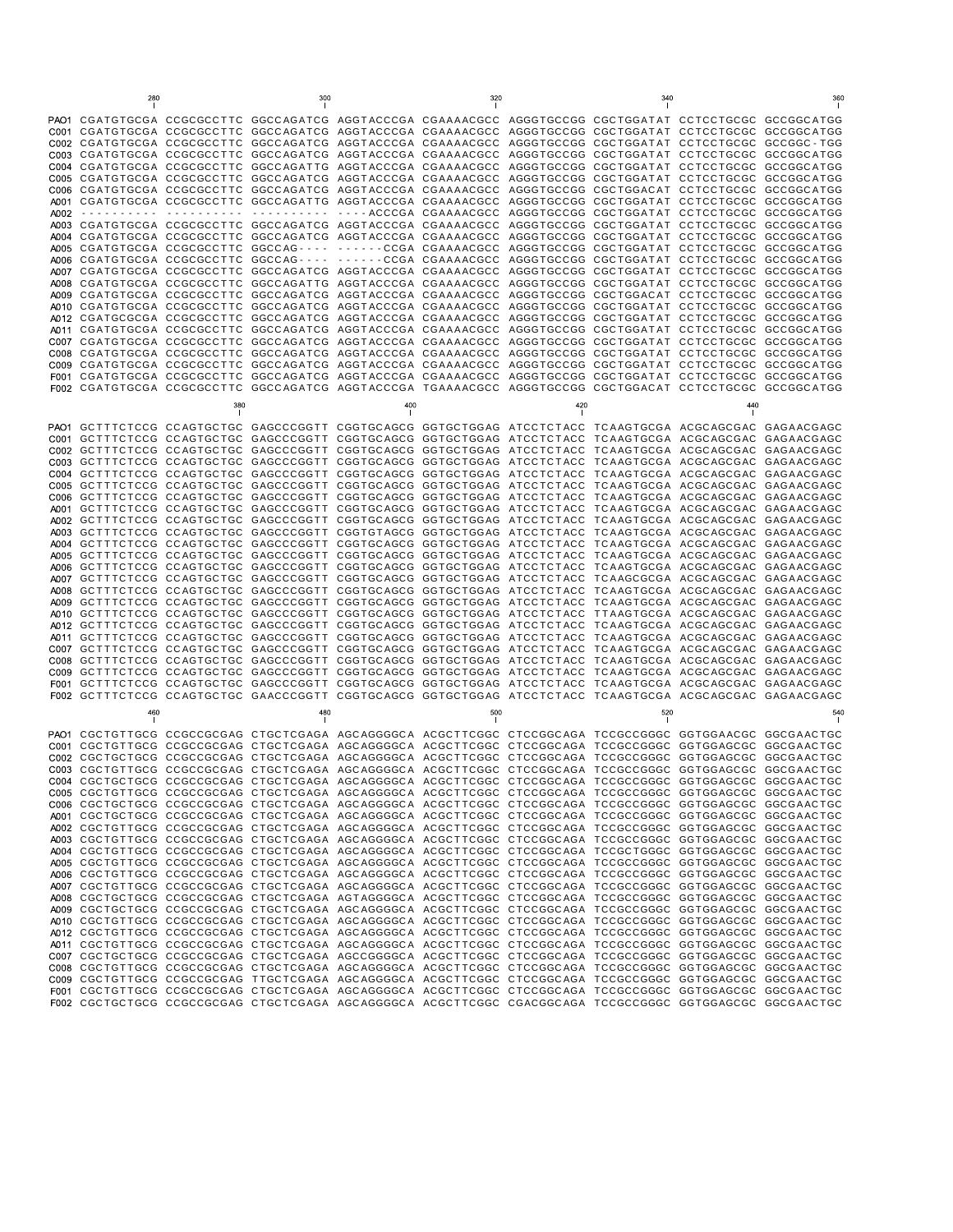|              |                                                                                                                                                                                                                    | 560 |                                                                                                    | 580 |     | 600 |                       | 620                   |                          |
|--------------|--------------------------------------------------------------------------------------------------------------------------------------------------------------------------------------------------------------------|-----|----------------------------------------------------------------------------------------------------|-----|-----|-----|-----------------------|-----------------------|--------------------------|
|              | PAO1 CGGCGCGGCT GGACGTCGAG CTGGCCAGCA TCTATCTGCA ATCGCTCTGG GACGG-CATC TGCGGCACCC TGGCCTGGAC CGAGCGCCTG                                                                                                            |     |                                                                                                    |     |     |     |                       |                       |                          |
|              | C001 CGGCGCGGCT GGACGTCGAG CTGGCCAGCA TCTATCTGCA ATCGCTCTGG GACGG-CATC TGCGGCACCC TGGCCTGGAC                                                                                                                       |     |                                                                                                    |     |     |     |                       |                       | CGAGCGCCTG               |
|              | C002 CGGCGCGCCT GGACGTCGAG CTGGCCAGCA TCTATCTGCA ATCGCTCTGG GACGG-CATC                                                                                                                                             |     |                                                                                                    |     |     |     | TGCGGCACCC            | TGGCCTGGAC            | CGAGCGCCTG               |
| C003         | CGGCGCGGCT GGACGTCGAG CTGGCCAGCA TCTATCTGCA ATCGCTCTGG GACGG-CATC                                                                                                                                                  |     |                                                                                                    |     |     |     | TGCGGCACCC TGGCCTGGAC |                       | CGAGCGCCTG               |
| C004         |                                                                                                                                                                                                                    |     | CGGCGCGGCT GGACGTCGAG CTGGCCAGCA TCTATCTGCA ATCGCTCTGG GACGG-CATC TGCGGCACCC TGGCCTGGAC            |     |     |     |                       |                       | CGAGCGCCTG               |
| C005         |                                                                                                                                                                                                                    |     | CGGCGCGGCT GGACGTCGAG CTGGCCAGCA TC---CTGCA ATCGCTCTGG GACGG-CATC                                  |     |     |     | TGCGGCACCC            | TGGCCTGGAC            | CGAGCGCCTG               |
| C006         |                                                                                                                                                                                                                    |     | CGGCGCGGCT GGACGTCGAG CTGGCCAGCA TCTATCTGCA ATCGCTCTAG GACGG-CATC TGCGGCACCC TGGCCTGGAC CGAGCGCCTG |     |     |     |                       |                       |                          |
| A001         |                                                                                                                                                                                                                    |     | CGGCGCGGCT GGACGTCGAG CTGGCCAGCA TCTATCTGCA ATCGCTCTGG GACGGGCATC                                  |     |     |     | TGCGGCACCC            | TGGCCTGGAC            | CGAGCGCCTG               |
| A002         | CGGCGCGGCT GGACGTCGAG CTGGCCAGCA TCTATCTGCA ATCGCTCTGG GACGG-CATC TGCGGCACCC TGGCCTGGAC                                                                                                                            |     |                                                                                                    |     |     |     |                       |                       | CGAGCGCCTG               |
|              | A003 CGGCGCGGCT GGACGTCGAG CTGGCCAGCA TCTATCTGCA ATCGCTCTGG GACGG-CATC TGCGGCACCC TGGCCTGGAC CGAGCGCCTG<br>A004 CGGCGCGGCT GGACGTCGAG CTGGCCAGCA TCTATCTGCA ATCGCTCTGG GACGG-CATC                                  |     |                                                                                                    |     |     |     | TGCGGCACCC            |                       |                          |
| A005         | CGGCGCGGCT GGACGTCGAG CTGGCCAGCA TCTATCTGCA ATCGCTCTGG GACGG-CATC TGCGGCACCC TGGCCTGGAC                                                                                                                            |     |                                                                                                    |     |     |     |                       | TGGCCTGGAC            | CGAGCGCCTG<br>CGAGCGCCTG |
| A006         |                                                                                                                                                                                                                    |     | CGGCGCGCCT GGACGTCGAG CTGGCCAGCA TCTATCTGCA ATCGCTCTGG GACGG-CATC TGCGGCACCC TGGCCTGGAC            |     |     |     |                       |                       | CGAGCGCCTG               |
|              | A007 CGGCGCGCCT GGACGTCGAG CTGGTCAGCA TCTATCTGCA ATCGCTCTGG GACGG-CATC TGCGGCACCC TGGCCTGGAC                                                                                                                       |     |                                                                                                    |     |     |     |                       |                       | CGAGCGCCTG               |
| A008         | CGGCGCGCGCT GGACGTCGAG CTGGCCAGCA TCTATCTGCA ATCGCTCTGG GACGG-CATC TGCGGCACCC TGGCCTGGAC CGAGCGCCTG                                                                                                                |     |                                                                                                    |     |     |     |                       |                       |                          |
| A009         |                                                                                                                                                                                                                    |     | CGGCGCGGCT GGACGTCGAG CTGGCCAGCA TCTATCTGCA ATCGCTCTGG GACGG-CATC TGCGGCACCC                       |     |     |     |                       | TGGCCTGGAC            | CGAGCGCCTG               |
| A010         |                                                                                                                                                                                                                    |     | CGGCGCGGCT GGACGTCGAG CTGGCCAGCA TCTATCTGCA ATCGCTCTGG G---------                                  |     |     |     | --CGGCACCC            | TGGCCTGGAC CGAGCGCCTG |                          |
|              | A012 CGGCGCGGCT GGACGTCGAG CTGGCCAGCA TCTATCTGCA ATCGCTCTGG GACGG-CATC TGCGGCACCC                                                                                                                                  |     |                                                                                                    |     |     |     |                       | TGGCCTGGAC            | CGAGCGCCTG               |
| A011         |                                                                                                                                                                                                                    |     | CGGCGCGGCT GGACGTCGAG CTGGCCAGCA TCTATCTGCA ATCGCTCTGG GACGG-CATC TGCGGCACCC                       |     |     |     |                       |                       | CGAGCGCCTG               |
|              | COO7 CGGCGCGGCT GGACGTCGAG CTGGCCAGCA TCTATCTGCA ATCGCTCTGG GACGG-CATC TGCGGCACCC TGGCCTGGAC CGAGCGCCTG                                                                                                            |     |                                                                                                    |     |     |     |                       |                       |                          |
| C008         | CGGCGCGGCT GGACGTCGAG CTGGCCAGCA TCTATCTGCA ATCGCTCTGG GACGG-CATC TGCGGCACCC TGGCCTGGAC                                                                                                                            |     |                                                                                                    |     |     |     |                       |                       | CGAGCGCCTG               |
| C009         | CGGCGCGCGCT GGACGTTGAG CTGGCCAGCA TCTATCTGCA ATCGCTCTGG GACGG-CATC TGCGGCACCC TGGCCTGGAC CGAGCGCCTG                                                                                                                |     |                                                                                                    |     |     |     |                       |                       |                          |
| F001         | CGGCGCGGCT GGACGTCGAG CTGGCCAGCA TCTATCTGCA ATCGCTCTGG GACGG-CATC TGCGGCACCC TGGCCTGGAC CGAGCGCCTG                                                                                                                 |     |                                                                                                    |     |     |     |                       |                       |                          |
|              | F002 CGGCGCGGCT GGACGTCGAG CTGGCCAGCA TCTATCTGCA ATCGCTGTGG GACGG-CATC TGCGGCACCC TGGCCTGGAC CGAGCGCTTG                                                                                                            |     |                                                                                                    |     |     |     |                       |                       |                          |
|              |                                                                                                                                                                                                                    |     |                                                                                                    |     |     |     |                       |                       |                          |
|              | 640                                                                                                                                                                                                                |     | 660                                                                                                |     | 680 |     | 700                   |                       | 720                      |
|              |                                                                                                                                                                                                                    |     |                                                                                                    |     |     |     |                       |                       |                          |
|              | PAO1 CGCGACGATC CCTGGAACCG CGCCGAACGC ATGTTCCGCG CCGGCC-TCG ACAGCCTGCG CAGTTCTCCC TACCTGTT-G CTGGCGGACG<br>C001 CGCGACGATC CCTGGAACCG CGCCGAACGC ATGTTCCGCG CCGGCC-TCG ACAGCCT--- -------CCC TACCTGTT-G CTGGCGGACG |     |                                                                                                    |     |     |     |                       |                       |                          |
| C002         |                                                                                                                                                                                                                    |     | CGCGACGATC CCTGGAACCG CGCCGAACGC ATGTTCCGCG CCGGCC-TCG ACAGCCTGCG CAGTTCTCCC TACCTGTT-G CTGGCGGACG |     |     |     |                       |                       |                          |
| C003         |                                                                                                                                                                                                                    |     | CGCGACGATC CCTGGAACCG CGCCGAACGC ATGTTCCGCG CCGGCC-TCG ACAGCCTGCG CAGTTCTCC- TACCTGTT-G CTGGCGGACG |     |     |     |                       |                       |                          |
|              | C004 CGCGACGATC CCTGGAACCG CGCCGAACGC ATGTTCCGCG CCGGCC-TCG ACAGCCTGCG AG--TCTCCC TACCTGTT-G CTGGCGGACG                                                                                                            |     |                                                                                                    |     |     |     |                       |                       |                          |
| C005.        | CGCGACGATC CCTGGAACCG CGCCGAACGC ATGTTCCGCG CCGGCC-TCG ACAGCCTGCG CAGTTCTCCC TACCTGTT-G CTGGCGGACG                                                                                                                 |     |                                                                                                    |     |     |     |                       |                       |                          |
| C006         |                                                                                                                                                                                                                    |     | CGCGACGATC CCTGGAACCG CGCCGAACGC ATGTTCCGCG CCGGCC-TCG ACAGCCTGCG CAGTTCTCCC                       |     |     |     |                       | TACCTGTT-G            | CTGGCGGACG               |
|              | A001 CGCGACGATC CCCTG-----                                                                                                                                                                                         |     |                                                                                                    |     |     |     |                       |                       |                          |
| A002         |                                                                                                                                                                                                                    |     | CGCGACGATC CCTGGAACCG CGCCGAACGC ATGTTTCGCG CCGGAC-TCG ACAGCCTGCG CAGTTCTCCC TACCTGTT-G CTGGCGGACG |     |     |     |                       |                       |                          |
| A003         | CGCGACGATC CCTGGAACCG CGCCGAACGC ATGTTCCGCG CCGGCC-TCG ACAGCCTGCG CAGTTCTCCC                                                                                                                                       |     |                                                                                                    |     |     |     |                       | TACCTGTT-G CTGGCGGACG |                          |
|              | A004 CGCGACGATC CCTGGAACCG CGCCGAACGC ATGTTCCGCG CCGGCC-TCG ACAGCCTGCG CAGTTCTCCC TACCTGTT-G CTGGCGGACG                                                                                                            |     |                                                                                                    |     |     |     |                       |                       |                          |
| A005         | CGCGACGATC CCTGGAACCG CGCCGAACGC ATGTTCCGCG CCGGCC-TCG ACAGCCTGCG CAGTTCTCCC TACCTGTT-G CTGGCGGACG                                                                                                                 |     |                                                                                                    |     |     |     |                       |                       |                          |
| A006         |                                                                                                                                                                                                                    |     | CGCGACGATC CCTGGAACCG CGCCGAACGC ATGTTCCGCG CCGGCC-TCG ACAGCCTGCG CAGTTCTCCC TACCTGTT-G CTGGCGGACG |     |     |     |                       |                       |                          |
| A007         |                                                                                                                                                                                                                    |     | CGCGACGATC CCTGGAACCG CGCCGAACGC ATGTTCCGCG CCGGCCCTCG ACAGCCTGCG CAGTTCTCCC TACCTGTT-G CTGGCGGACG |     |     |     |                       |                       |                          |
| A008         | CGCGACGATC CCTGGAACCG CGCCGAACGC ATGTTCCGCG CCGGCC-TCG ACAGCCTGCG CAGTTCTCCC TACCTGTT-G CTGGCGGACG                                                                                                                 |     |                                                                                                    |     |     |     |                       |                       |                          |
| A009         |                                                                                                                                                                                                                    |     | CGCGACGATC CCTGGAACCG CGCCGAACGC ATGTTCCGCG CCGGCC-TCG ACAGCCTGCG CAGTTCTCCC TACCTGTT-G CTGGCGGACG |     |     |     |                       |                       |                          |
| A010         |                                                                                                                                                                                                                    |     | CGCGACGATC CCTGGAACCG CGCCGAACGC ATGTTCCGCG CCGGCC-TCG ACAGCCTGCG CAGTTCTCCC TACCTGTT-G CTGGCGGACG |     |     |     |                       |                       |                          |
|              | A012 CGCGACGATC CCTGGAACCG CGCCGAACGC ATGTTCCGCG CCGGCC-TCG ACAGCCTGCG CAGTTCTCCC TACCTGTT-G CTGGCGGACG                                                                                                            |     |                                                                                                    |     |     |     |                       |                       |                          |
| A011         |                                                                                                                                                                                                                    |     | CGCGACGATC CCTGGAACCG CGCCGAACGC ATGTTTCGCG CCGGAC-TCG ACAGCCTGCG CAGTTCTCCC TACCTGTT-G CTGGCGGACG |     |     |     |                       |                       |                          |
|              | C007 CGCGACGATC CCTGGAACCG CGCCGAACGC ATGTTCCGCG CCGGCC-TCG ACAGCCTGCG CAGTTCTCCC                                                                                                                                  |     |                                                                                                    |     |     |     |                       | TACCTGTT-G CTGGCGGACG |                          |
| C008<br>C009 | CGCGACGATC CCTGGAACCG CGCCGAACGC ATGTTCCGCG CCGGCC-TCG ACAGCCTGCG CAGTTCTCCC TACCTGTT-G CTGGCGGACG                                                                                                                 |     |                                                                                                    |     |     |     |                       |                       |                          |
| F001         | CGCGACGATC CCTGGAACCG CGCCGAACGC ATGTTCCGCG CCGGCC-TCG ACAGCCTGCG CAGTTCTCCC TACCTGTTTG CTGGCGGACG                                                                                                                 |     | CGCGACTATC CCTGGAACCG CGCCGAACGC ATGTTCCGCG CCGGAC-TCG ACAGCCTGCG CAGTTCTCCC TACCTGTT-G CTGGCGGACG |     |     |     |                       |                       |                          |
|              | F002 CGCGACGATC CCTGGAGCCG CGCCGAACGC ATGTTCCGCG CCGGCC-TCG ATAGCCTGCG CAGTTCTCCC TACCTCTT-G CTGGCGGACG                                                                                                            |     |                                                                                                    |     |     |     |                       |                       |                          |

| PAO <sub>1</sub> | CCTGA 633     |  |
|------------------|---------------|--|
| C001             | CCTGA 623     |  |
| C002             | CCTGA 632     |  |
| C003             | CCTGA 632     |  |
| C004             | CCTGA 631     |  |
| C005             | CCTGA 630     |  |
| C006             | CCTGA 633     |  |
| A001             | - - - GA 558  |  |
| A002             | CCTGA 591     |  |
| A003             | CCTGA 633     |  |
| A004             | CCTGA 633     |  |
| A005             | CCTGA 623     |  |
| A006             | CCTGA 623     |  |
| A007             | CCTGA 634     |  |
| A008             | CCTGA 633     |  |
| A009             | CATGA 632     |  |
| A010             | CCTGA 623     |  |
| A012             | CCTGA 633     |  |
| A011             | CCTGA 717     |  |
| C007             | CCTGA 633     |  |
| C008             | CCTGA 633     |  |
| C009             | CCTGA 633     |  |
| F001             | C - - - - 630 |  |
| F002             | CCTGA 633     |  |
|                  |               |  |